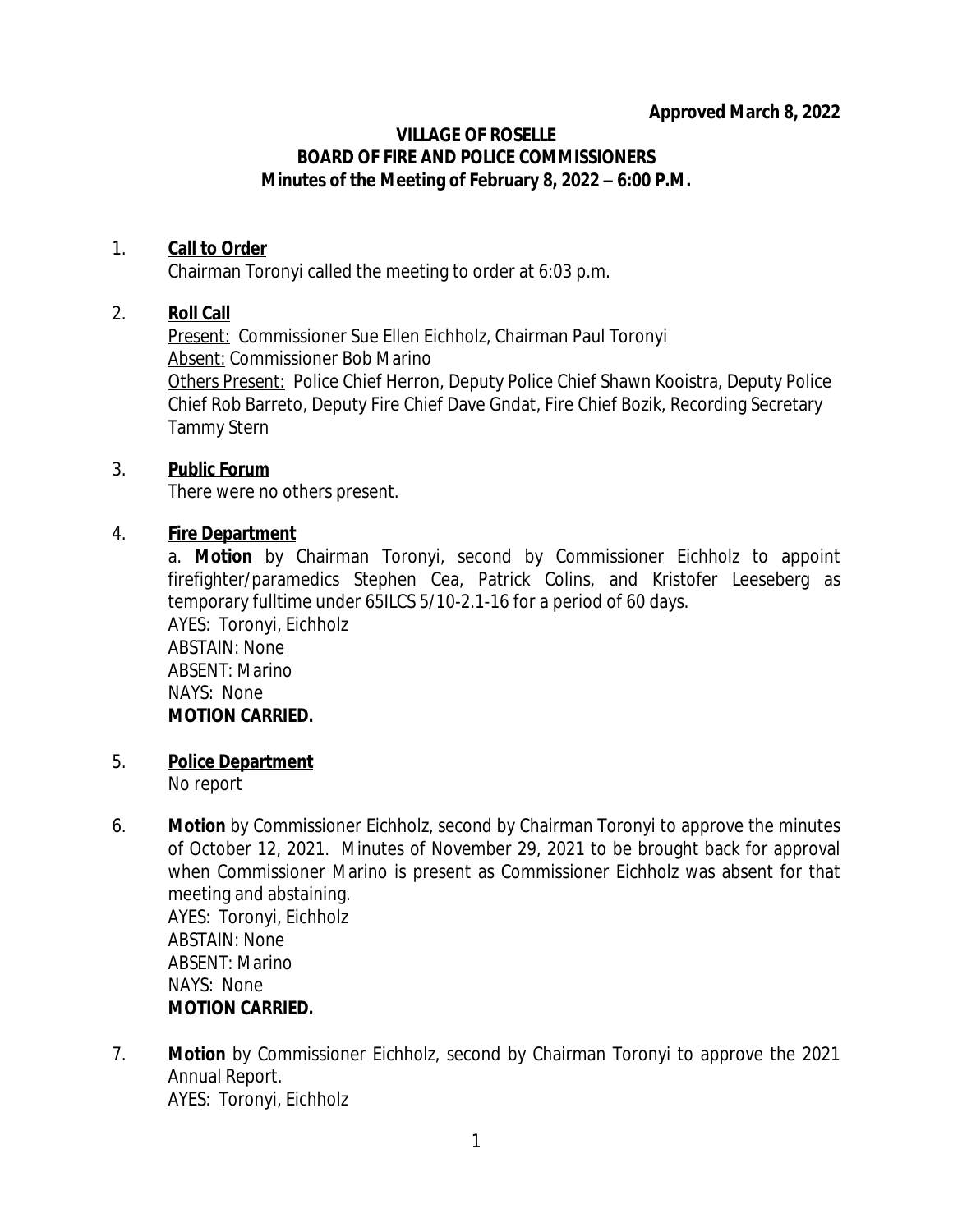ABSTAIN: None ABSENT: Marino NAYS: None **MOTION CARRIED.**

### 8. **Executive Session**

**Motion** by Chairman Toroyni, second by Commissioner Eichholz, to go into an Executive Session at 6:12 p.m. pursuant to the requirements of the Illinois Open Meetings Act under Exemptions 5 ILCS 120/2 (c) to review candidate backgrounds and executive session minutes.

Roll Call: *Chairman Toronyi, Commissioner Eichholz, Police Chief Steve Herron, Deputy Police Chief Shawn Kooistra, Deputy Police Chief Rob Barreto, Deputy Fire Chief Dave Gnadt, Fire Chief Mark Bozik, Recording Secretary Tammy Stern* AYES: Toronyi, Eichholz

ABSENT: Marino NAYS: None **MOTION CARRIED.**

#### **Adjourn Executive Session**

**Motion** by Commissioner Eichholz, second by Chairman Toronyi, to adjourn the Executive Session at 6:15 p.m.

## **VOICE VOTE: ALL AYES, NAYS NONE. MOTION CARRIED.**

9. **Motion** by Chairman Toronyi, second by Commissioner Eichholz to appoint police candidate Patrycja Borghese upon successful completion of a polygraph, psychological exam, and medical exam.

AYES: Toronyi, Eichholz ABSTAIN: None ABSENT: Marino NAYS: None **MOTION CARRIED.**

- 10. **Motion** by Commissioner Eichholz, second by Chairman Toronyi to approve and release the executive session minutes of October 12, 2021, and bring back Executive Session Minutes of November 29, 2021 for approval when Commissioner Marino is present. AYES: Toronyi, Eichholz ABSTAIN: None ABSENT: Marino NAYS: None **MOTION CARRIED.**
- 11. **Motion** by Chairman Toronyi, second by Commissioner Eichholz to continue to hold the previously approved and held executive session minutes of March 12 and June 11, 2019. AYES: Toronyi, Eichholz ABSTAIN: None